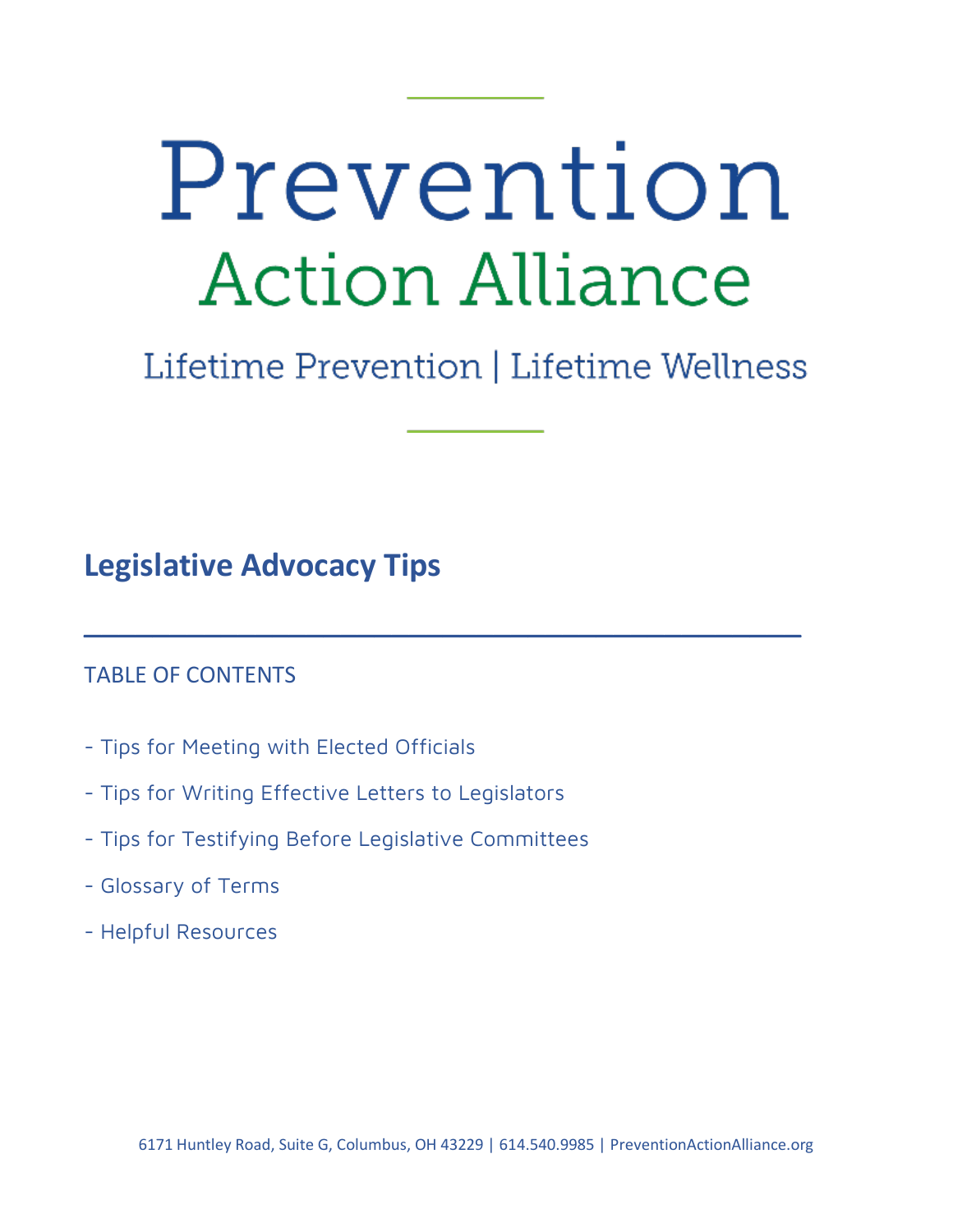## Tips for In-Person Meetings with Elected Officials

### Step 1:

**Research Relevant Political Matters** Research a few things about the officials and their political beliefs and establish your goals for the meeting. This can help make your visit productive. Familiarize yourself with the political climate in Columbus or Washington, D.C. Republicans control state departments, statewide offices (Governor, Attorney General, Secretary of State, Treasurer of State, and Auditor of State), the Ohio House of Representatives, the Ohio Senate, and six of seven Ohio Supreme Court Justices. Democrats control no statewide offices or legislative bodies and have three members on the Ohio Supreme Court. In Washington, D.C., the U.S. House of Representatives and the US Senate are controlled by Democrats. President Biden is also a Democrat, meaning that federal agencies are led by Democratic appointees.

Understanding term limits in Ohio is important for knowing who you can continue to work with in the future. State Representatives are limited to four two-year terms, and State Senators are limited to two four-year terms. Statewide officeholders are limited to two four-year terms in the same office.

#### Step 2:

**Establish Your Objective Before You Meet**. Establishing your goals before you walk into the meeting is important - otherwise, you may end up wasting what could be your only shot at speaking with them for some time.

#### Step 3:

**Get to Know Your Elected Official's Staff Members** Legislative staff members are the gatekeepers to their elected bosses, if you treat them with respect and build a rapport with them early on, you are likely to be treated with the same respect in return.

## Step 4:

#### **Meet with Your Legislator or Elected Official**

*Meeting in Columbus* - Typically, legislators are only in their Columbus offices when they have official meetings (such as committee meetings or voting sessions). If you would like to meet with your legislator in Columbus, try to do so on Tuesdays, or Wednesdays, as these are the days when committees and voting sessions take place.

*Meeting in the District* - Meeting locally opens a greater number of potential meeting times, increasing your chances of sitting down with your elected official earlier than if you were to wait and meet in their official office. Legislative staff can help you schedule a visit in the district - all you have to do is ask!

*Be Organized* - Only bring guests who can speak to your arguments or who have a local connection to the elected official. Having a large group of people in your meeting can be counterproductive. Remember to introduce yourself and your guests first and outline the goals of the meeting upfront. If you are speaking about specific legislation, make sure you have the bill number.

Write down facts that support your argument. Charts, graphs, news stories, and other evidence can strengthen your case. When appropriate, specify what action you would like the official to take on a particular issue. Be clear about your position!

*Be Professional* - Dress appropriately. Do not mislead an official by arranging a meeting to discuss one topic and then switch to another when it's time to meet. They may not agree to additional meetings if this happens.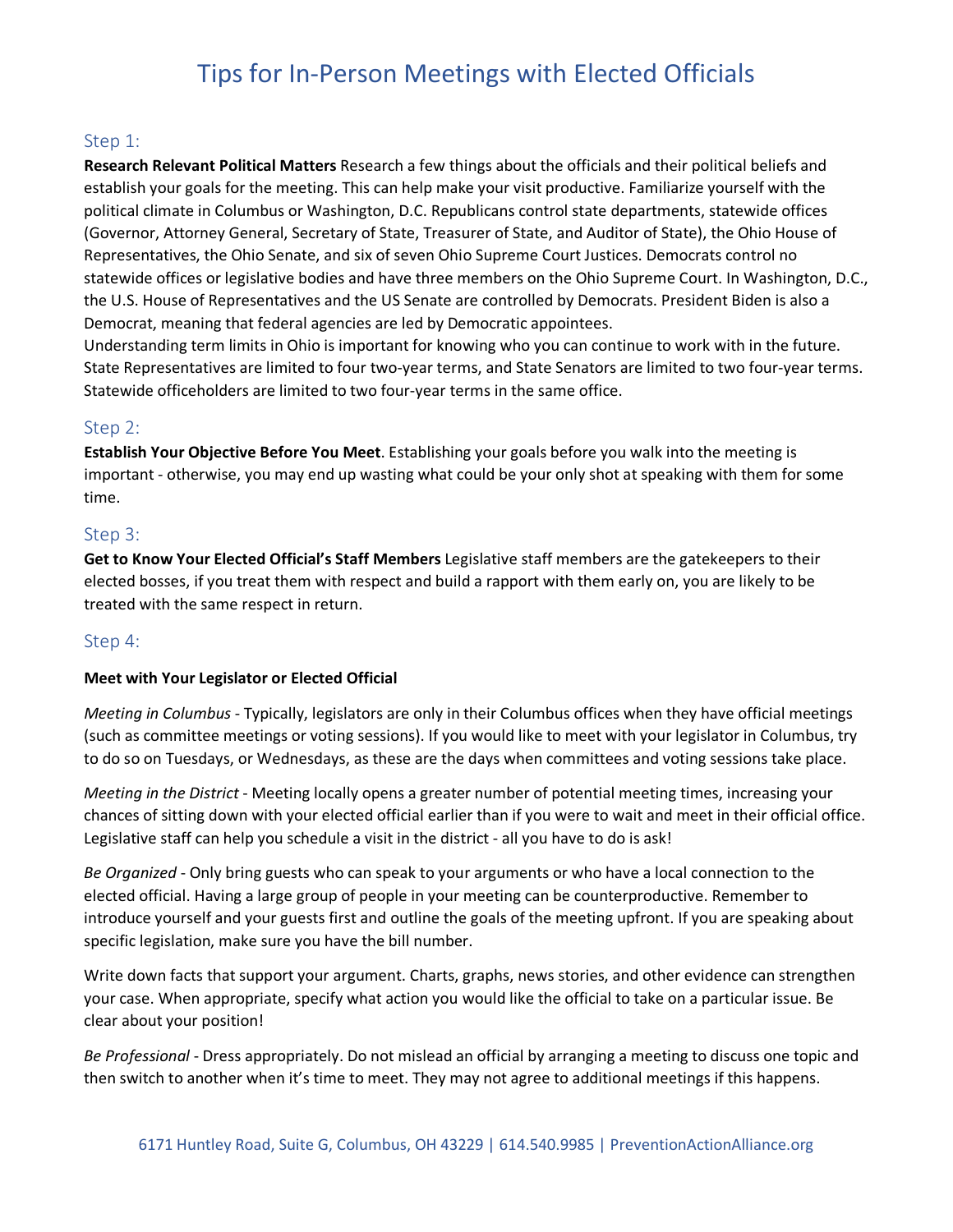Prepare for the possibility that the elected official may not agree with you. If that happens, always maintain a civil and professional tone.

## Step 5:

Follow Up Leave your contact information. If you are printing and leaving your materials, make sure your contact information is included within the document itself. Telephone numbers and email are the most frequently used methods of communication.

*Answer Their Questions* - If your legislator or elected official has questions about your issues during and after the meeting that you are unable to answer at that time, follow up quickly and professionally with the information. Always say thank you before leaving your meeting, even if you have not achieved your goals. It is also kind to write a thank you note to the legislator and their aide after the fact.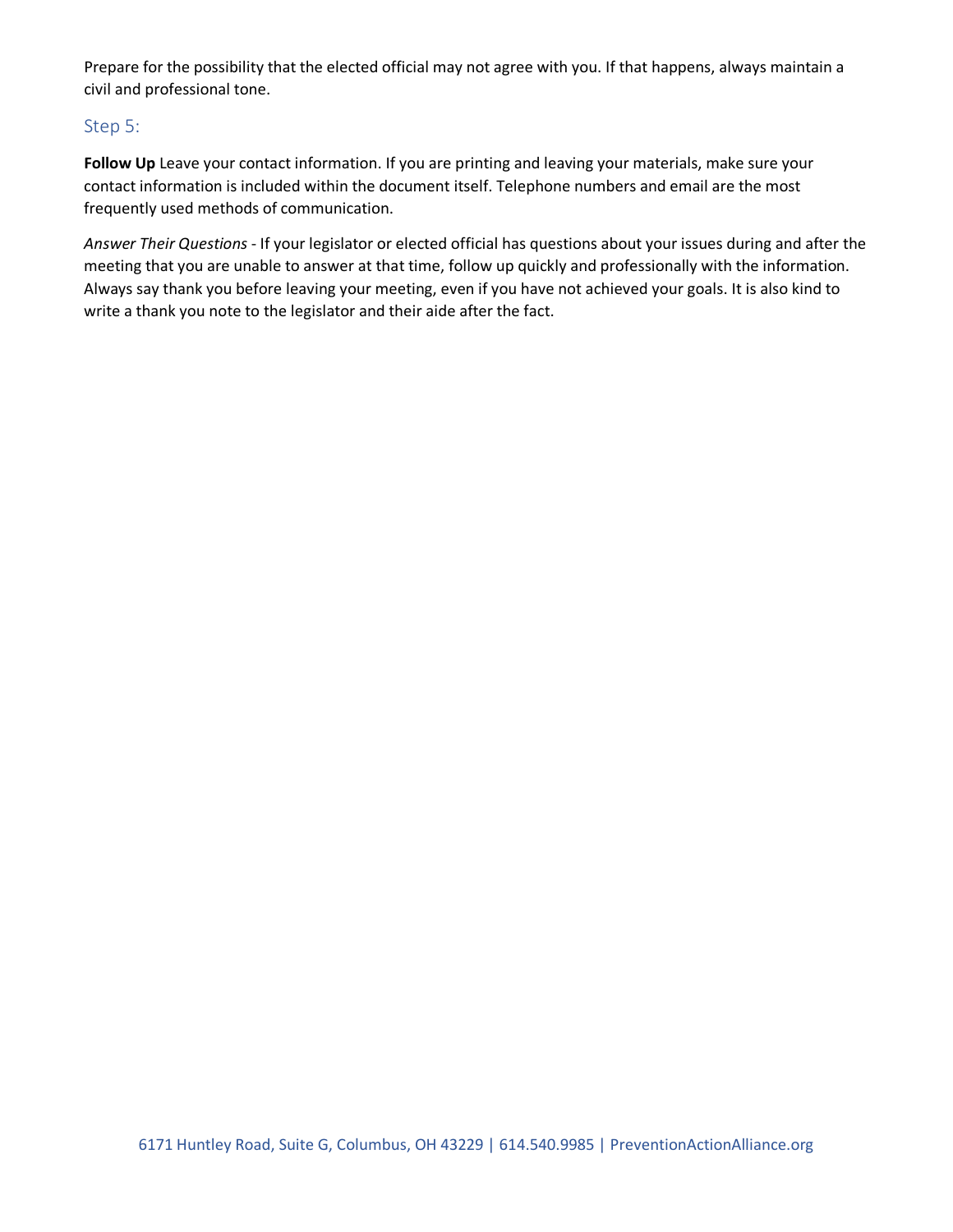## Tips for Letters and Emails to Legislators

**Think Before You Write** - Remember, your letter becomes a public record the moment it is received by your legislator. Don't write anything you wouldn't want any other legislative staffer, reporter, or member of the public to read. Lastly, make sure your contact information is included in the letter. Telephone numbers and email are the most frequently used methods of communication.

**Timing is Everything** - Take into consideration when you are sending the letter, especially if you are looking to convey your opinion on a bill that may be coming up for a vote. In a case like that, it's important to get your note to the legislator before that bill moves to the floor.

**Keep it Local** - Always make sure you send your letter to the legislator who represents you. However, you should not hesitate to write to a legislator who is taking a leadership role on an issue that affects you - for example, a committee chair, primary bill sponsor, etc. - even if they are not your elected representative.

**Identify Yourself** - Clearly state your name and address. If you are writing on behalf of an organization, include the name of the organization and your affiliation.

**Be Direct** - Be brief and succinct (keep your letter to 1 -1 ½ pages long) to be effective and demonstrate respect for your legislator's time. Write about only one subject. Be aware that, generally, your letter will be tallied one of three ways: "support," "oppose" or "interested party."

**Keep it Personal** - Do not send a form letter – you can use information from a sample letter as a guide but do your best to make your letter personal. Explaining how the issue impacts you make your letter more compelling. Photos have a lot of impact on legislators. Write your letter with the knowledge of the likely reader in mind.

**Request a Follow-Up Response** - If you are writing about a particular piece of legislation, ask the legislator to explain his/her position on the bill in response. If you are asking for their help with a constituent services issue, include case numbers and other pertinent data. You should NOT send personally identifiable information to a legislator's office.

**Be Specific about Legislation** - If referencing a bill, be sure to identify the bill by number. If you are writing about a specific provision of state law, make sure you accurately reference the impacted section of the Ohio Revised Code or the United States Code.

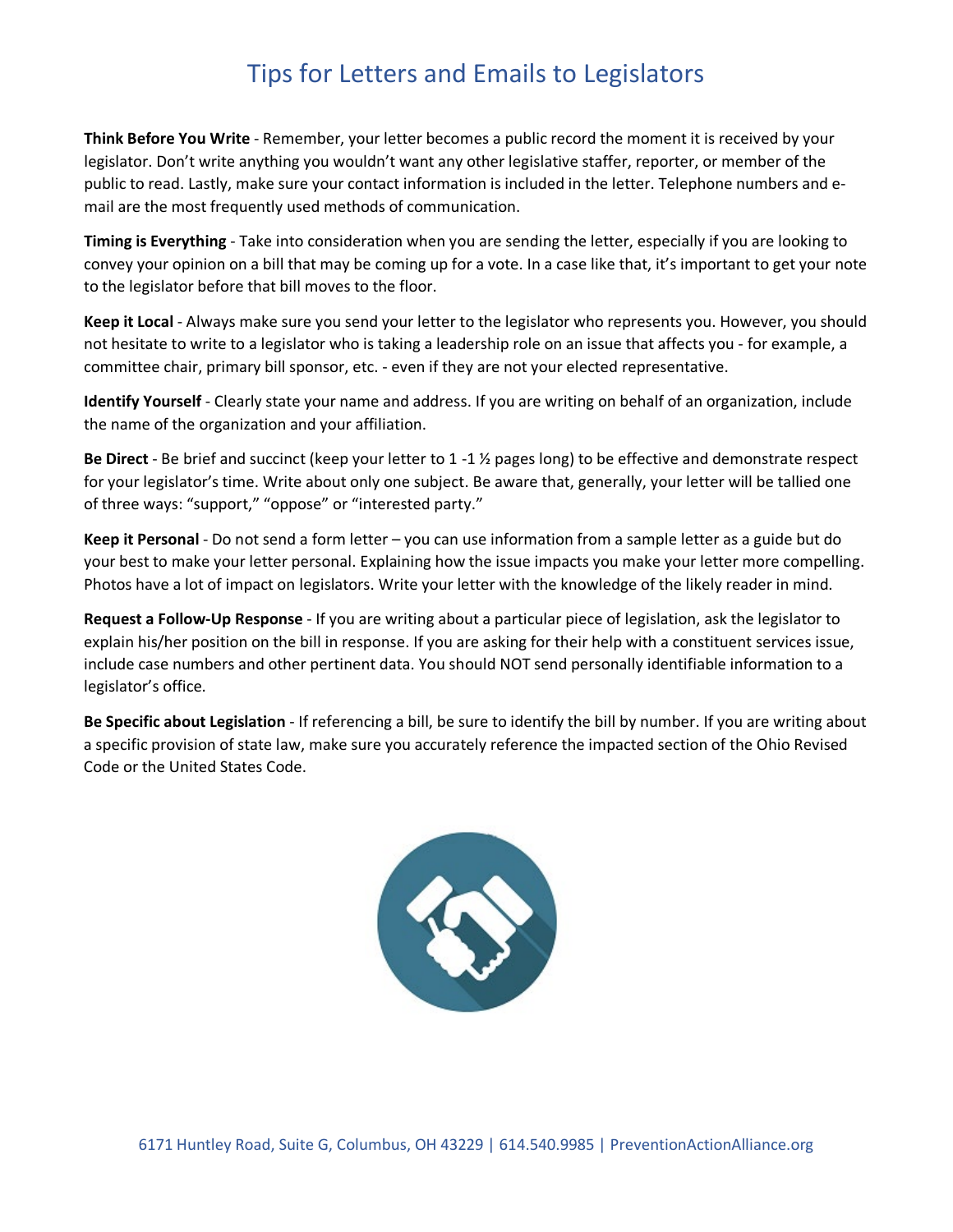## Tips for Testifying Before a State Legislative Committee



**Schedule your Testimony** To be put on the committee schedule, you must email your testimony and witness slip to the chair of the committee's aide. From there, you will be put on a list in a first-come-first-serve order for testimony. To receive a witness slip, you can email the chair's aide in a request of it. Keep in mind that committees can be delayed, canceled for any amount of time, or have bills removed from their schedule at the call of the chair, so be patient with staff as they work with you.

**Research your Audience** Once you've been added to the schedule, it's informative to look at the members that sit on the committee to familiarize yourself with their background.

**Research your Subject Matter** Try to learn as much as you can about the subject matter and bill of your testimony while you are preparing it. While you should not include every facet of an issue you are testifying about in your prepared statements but knowing more about an issue will help you answer questions from legislators.

#### **Tips for Writing your Testimony**

There is no one "correct" way to write your committee testimony. Sometimes, it's best to stick to facts and data to present your point; in other cases, it's good to appeal emotionally to committee members.

- Begin by addressing the chair, vice-chair, and ranking member by name and thanking the committee for the opportunity to provide testimony on the bill. Then introduce yourself and your organization, if you are acting on behalf of one, and what your organization does.

- Explaining your position on the bill is important. Be sure to convey that throughout your message.

- Be solution-oriented; your role is to help educate and persuade committee members. This is when facts are useful.

- Make sure any facts and figures you cite are accurate and can be easily verified with source information attached.

- You are asked to keep your testimony to 5 minutes when presenting, so keep that in mind when determining the length of your speech.

- Visual aids are good when used effectively but should only be included if they will truly enhance your testimony. If it benefits your message, you can include supplemental documents to the committee when you are submitting your testimony to the chair's aide, and they will distribute it to the committee members.

- There's no harm in suggesting a modification to the legislation but be specific about the ask.

- When you're approaching the end of your testimony, try not to re-hash the testimony you've just given. A strong finishing sentence outlining your goals is helpful - repeating all the points you've already made is not.

- Before you finish, be sure to thank committee members again for their time and communicate that you're happy to answer any questions the committee may have.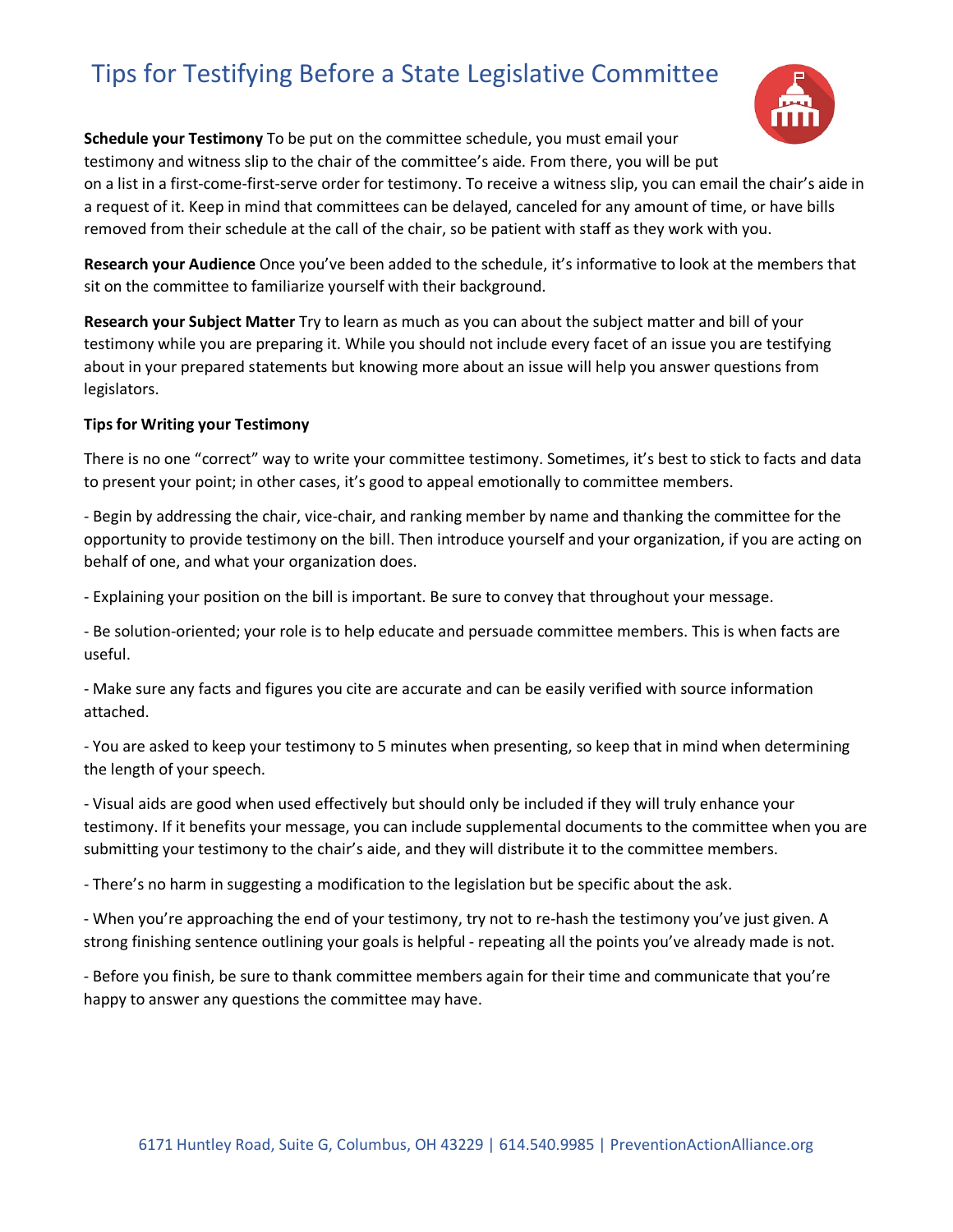## Tips for Presenting Testimony

**Arrive Early and Be Flexible** - Try to arrive before the committee begins so you do not interrupt proceedings with your arrival. Know that it's unlikely you'll receive a specific time at which you will be presenting, so be prepared to sit through the committee for a bit.

**Fill Out a Witness Room or Sign-In Sheet** - If you did not provide your testimony to the chair's office before the committee meeting, you can still provide testimony the day of. You will have to fill out a witness slip in person and provide a copy of your testimony on hand. From there you will be added to the end of the list for that bill number.

**Presenting Testimony** - When called to testify by the committee chair you will make your way to the podium. The chair will welcome you to the committee and you may begin. Members will likely have a copy of your testimony in front of them as you're speaking. Testimony should typically be no longer than 5 minutes.

**Proper Protocol** - When taking questions from the committee, it is best to address first the chair and then the member that asked the question before providing an answer.

#### *Example question from the committee:*

**Representative Smith:** "Mr. Chairman?"

**Chairman Jones:** "Representative Smith."

**Representative Smith:** "Thank you, Mr. Chairman. What color is a stop sign?"



#### *Example response from the witness:*

**Witness**: "Through the Chair, to Representative Smith, stop signs are red."

It is often easy to forget this protocol. While you should try your best to adhere, don't worry if the chairman reminds you to follow protocol, many understand that it can be confusing if this is the first-time providing testimony. Unruly witnesses who repeatedly refuse to follow the rules may be asked to end their testimony early.

*Committee Follow-Up* - Sometimes witnesses are asked for additional information that was not provided during testimony. If this happens, provide the chair's office with the information and they can appropriately distribute it to committee members' offices.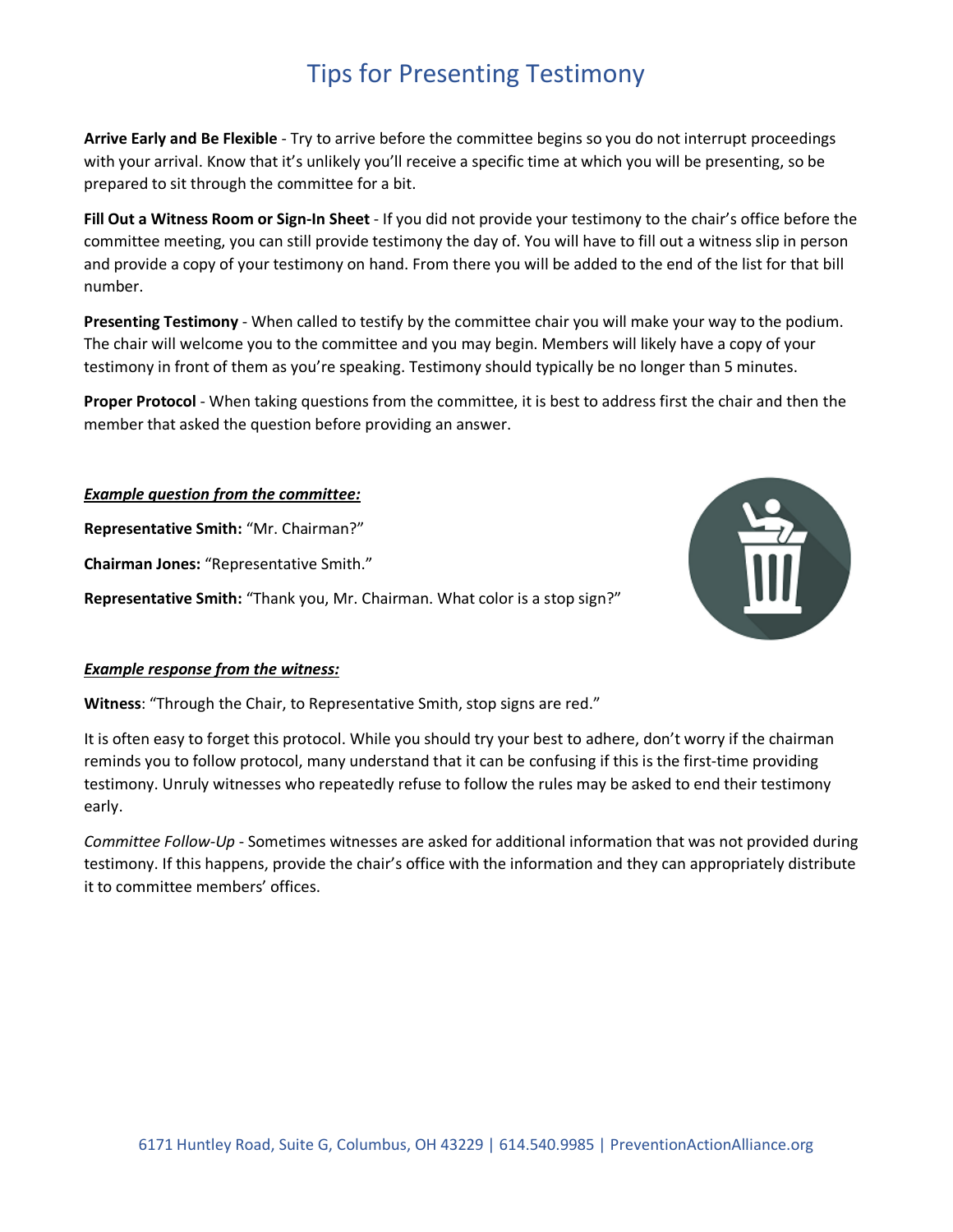## Glossary of Legislative Terms

**Administrative Rule / Administrative Code:** ●○ Any agency directive, standard, regulation, or statement of general applicability that implements, interprets, or prescribes law or policy, or describes the procedure or practice requirements of any agency. These rules are submitted to and ratified by the Joint Commission on Agency Rule Review (JCARR) and are codified in the Ohio Administrative Code (OAC).

**Act**: ●○ A bill that has been made law by passing both houses of the Legislature, and which either has been signed by the Governor, filed without the Governor's signature or passed by both houses of the Legislature over the Governor's veto.

**Amendment**: ●○ An alteration made or proposed to be made to a measure. Measures may be amended more than once.

**Appropriation**: ●○ A sum of money designated for a particular purpose by an Act. For example, an appropriations bill funds a state agency over the upcoming biennium.

**Bill: •**○ A measure that creates new law, amends, or repeals existing law, appropriates money, prescribes fees, transfers functions from one agency to another, provides penalties, or takes other action.

**Bill Analysis**: ● A summary of a bill, prepared by the nonpartisan Legislative Service Commission (LSC), that is updated as the bill moves through the legislative process.

**Caucus**: ●○ "Caucus" is used as both a noun and a verb. A caucus (noun) is a group of people who share something in common (e.g., they are members of the same political party, such as the Senate Republican Caucus or the House Democratic Caucus). When these people caucus (verb) they meet to address their group's, policy questions and to select political candidates for office or political party leaders.

**Chair / Chairperson**: ●○ The legislator appointed by the Speaker of the House or the President of the Senate to preside over an individual committee; for example, the Chair of the Ways and Means Committee.

**Clerk of House/Clerk of Senate**: ●○ The chief administrative officers of the House of Representatives and the Senate. The Clerks are elected by all the members of the House and Senate and are responsible for keeping records of the proceedings of each, supervising employees, acting as parliamentarian of official proceedings, and advising members on parliamentary procedures.

**Committee Report**: ●○ A summary report made to the Speaker of the House or the President of the Senate by a standing, special, or conference committee, which recommends further action on a measure or reports the measure without recommendation.

**Concurrent Resolution**: ●○ A measure affecting actions or procedures of both houses of the Legislature or Congress. A concurrent resolution is generally used to express sympathy, commendation, commemorate the dead, or declare an "official" symbol of Ohio (e.g., Ohio's State Fossil).

**Concurrence**: ●○ Formal means by which one house of the legislature signifies agreement with changes to a bill after it has been passed by the other.

**Conference Committee**: ●○ A committee usually consists of two or three members of each house, appointed by their respective presiding officers. A conference committee is appointed when one house refuses to concur with amendments to a measure adopted by the other house. Its goal is to prepare a version of the measure acceptable to both houses.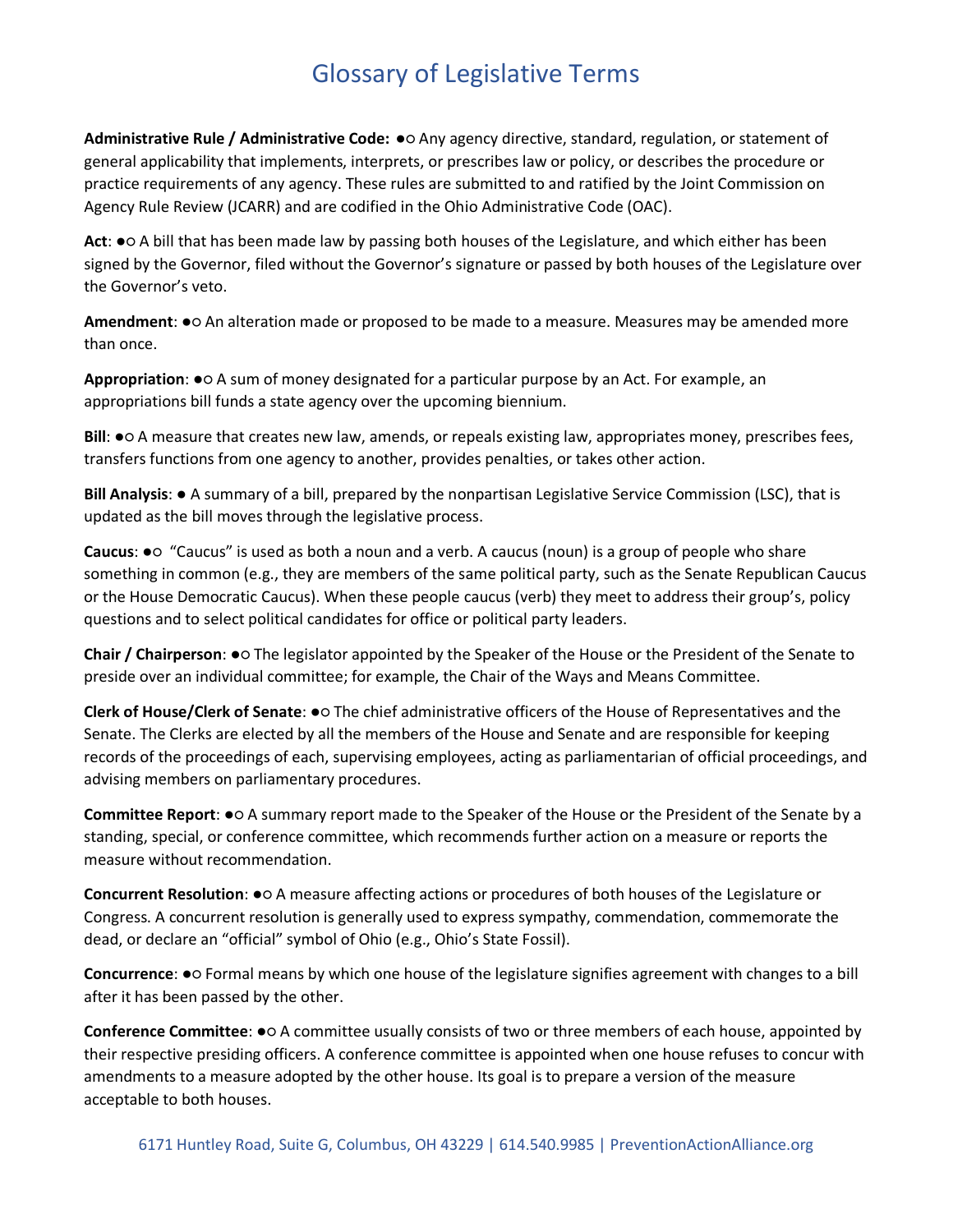**Effective Date**: ● Unless the Act contains special provisions, such as an emergency clause or a special (delayed) effective date, most bills become effective 90 days (about 3 months) after the Governor's signature. Separate sections of the same bill may have different effective dates.

**Enact: ●○ To establish by law.** 

**First Consideration**: ● The formal recitation on the chamber floor of the bill number, title, and sponsor by the Clerk upon introduction of a measure in either house. After the first consideration, the measure is referred to the committee by the Speaker or President. According to legislative rules, a bill must go to a relevant substantive committee.

**Fiscal Impact Statement / Fiscal Note**: ● A statement that estimates future costs resulting from the passage of a bill.

**Floor**: ● The area in both the House and Senate Chambers are reserved for legislators and certain legislative staff members.

**General Assembly**: ● A term describing the Ohio House and Senate collectively. Each General Assembly meets for a biennium and is numbered – the 128th General Assembly begins meeting in January 2009.

**Hearing**: ● A public meeting of a legislative committee held to take testimony concerning proposed legislation. There is no limit on the number of hearings a bill may receive or how many times it may be amended through that process.

**House of Representatives**: ●○ The legislative body of 99 members, called Representatives, each of which represents a district of approximately 115,000 Ohio citizens. Representatives are elected for 2-year terms. In Congress, there are 435 Representatives, each of which represents a district of approximately 700,000 U.S. citizens (though that number can vary greatly by state).

**Joint Committee**: ●○ A legislative committee composed of members of the House and Senate.

**Joint Committee on Agency Rule Review (JCARR)**: ● A legislative body made up of both House and Senate members that reviews and approves administrative rules drafted to implement Ohio statutes. Approved rules are codified in the OAC, which is organized to correspond with the related sections of the OHIO REVISED CODE (ORC).

**Joint Resolution**: ●○ A measure used for proposing constitutional amendments, creating interim committees, giving direction to a state agency, expressing legislative approval of the action taken by someone else, or authorizing a kind of temporary action to be taken.

**Journal**: ●○ The edited record of all the proceedings on the floors of both houses, published the day after each legislative session.

Leadership:  $\bullet$  The presiding elected officers of each house: the President of the Senate and the Speaker of the House. They are elected by all the members of each chamber when the body gathers for a legislative session following a general election. "Leadership" can also refer to the Majority and Minority Leaders, elected by their caucuses.

**Legislative Service Commission**: ●○ A non-partisan state agency responsible for writing all bills and amendments for changes to the Ohio Revised Code (ORC). Lawmakers do not write their own bills.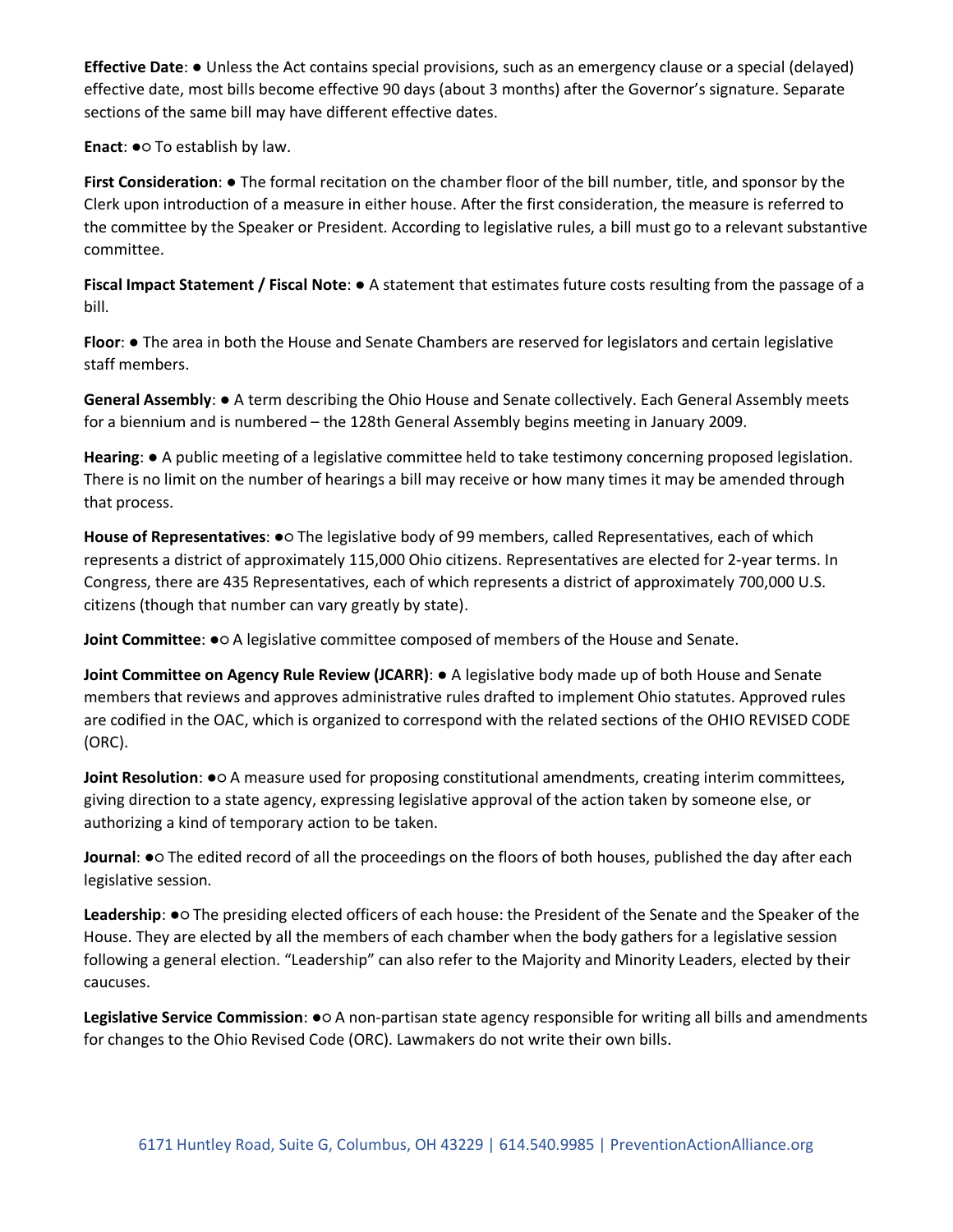**Lobbyist**: ●○ A person who is employed by an organization, association, industry group, or corporation to represent its interests before the Legislature. Lobbyists and their employers must register and file periodic reports with the Joint Legislative Ethics Committee.

**Majority Leader**: ●○ A legislator elected by his or her peers to lead the party having the majority in his or her house. The majority leader is responsible for the development and implementation of the caucus agenda.

**Minority Leader**: ●○ A legislator elected by his or her peers to lead the party in the minority in his or her house. The minority leader is responsible for the development and implementation of the caucus agenda.

**Motion**: ●○ The formal way of directing debate on the floor. It is the way, for example, that a member introduces a measure for debate on the floor.

**Ohio Revised Code (ORC) or (RC)**: ● The codified laws of the State of Ohio. The current ORC is available online through the State of Ohio website (www.ohio.gov).

**President of the Senate**: ● In Ohio, the presiding officer of the Senate is a member of the majority party elected by all members of the Senate when the Senate organizes for a regular Legislative session. In the Congress, the President of the Senate is the Vice President of the United States.

**President Pro Tempore**: ● President "for a time": a Senator elected to serve as the temporary President in the absence of the President of the Senate.

**Quorum**: ●○ The number of members required to be present before business can be transacted in the House, Senate, or a committee. In the House, 50 members must be present; in the Senate, 17 members; and in committees, a constitutional majority constitutes a quorum.

**Reconsideration**: ● Taking a second vote on a measure after a motion to do so, following the defeat of the measure.

**Refer**: ●○ To direct a bill (after the introduction and First Consideration) to a committee: "HB 25 was referred to the Ways and Means Committee." Bill referrals (also called "Second Consideration") are made by the President of the Senate and the Speaker of the House through each chamber's Reference Committee.

**Resolution**: ●○ A measure used by the House or the Senate (a measure passed by both would be a joint resolution) to take an action that would affect only its own members, such as appointing a committee of its members, or expressing in opinion or sentiment on a matter of public interest.

**Roll Call: ●○** A recitation by the Clerk of each legislator's name to identify those present and voting on a legislative issue. Votes are recorded through electronic means in the Ohio General Assembly.

**Rules**: ●○ The guidelines by which the Senate, the House of Representatives, or a committee governs its meetings. Rules are formally adopted at the first convening of the Legislative Assembly or of a committee and require a vote (with at least a quorum of members present) for official adoption.

**Rules Committee**: ● The legislative body chaired by the President in the Senate and the Speaker in the House that determines when bills reported out of committee are presented to the full House or Senate for a floor vote. Many bills reported out of committee are not presented to the full House or Senate for a vote.

**Second Consideration**: ● The second consideration of a bill occurs in the committee of each respective chamber in the legislature. When reported by the committee to the full chamber, it is said to have received its second consideration.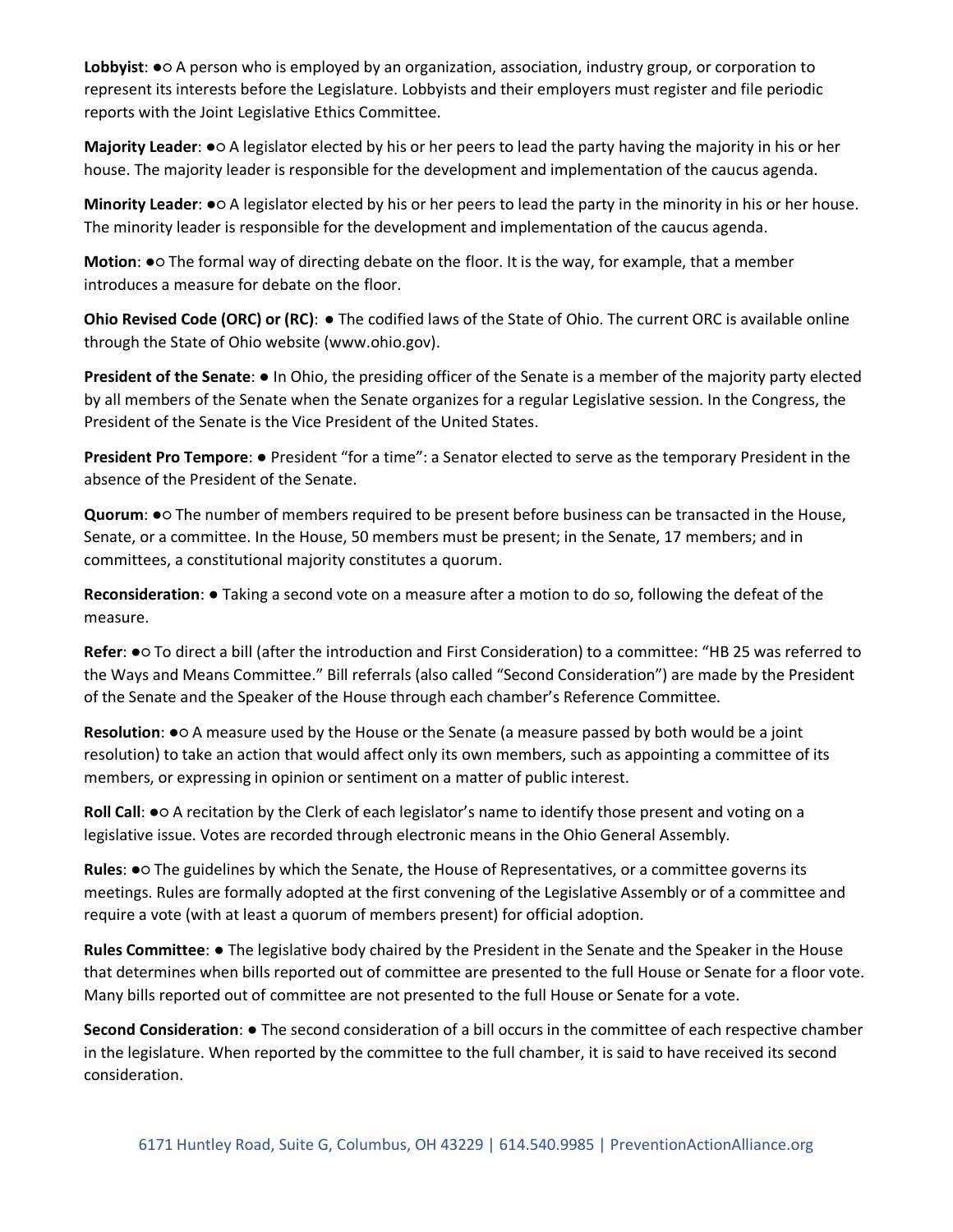**Senate**: ●○ In Ohio, the legislative body of 33 members, called Senators, each of which represents a district of approximately 345,000 Ohio citizens that fully encompasses three Ohio House districts. In Congress, there are 100 Senators (2 per state) in accordance with the U.S. Constitution. Population does not factor into a state's representation in the United States Senate.

**Session**: ●○ The period during which either or both houses of the General Assembly or the United States Congress Officially Convenes.

**Single Subject Rule**: ● The constitutional requirement that each bill passed by the General Assembly address a "single subject." This rule is routinely ignored or interpreted in the most liberal manner possible, especially near the end of a legislative session.

**Speaker of the House**: ●○ The presiding officer of the Ohio House of Representatives and the U.S. House of Representatives, elected by all members when it convenes at the beginning of a biennial legislative session.

**Speaker Pro Tempore**: ●○ Speaker "for a time": a Representative elected to serve as the temporary Speaker in the absence of the Speaker of the House.

**Statute**: ●○ A codified law. (NOTE: "Codify" means "to arrange laws systematically." A codified law is one that has been incorporated into that section of the ORC or the United States Code [USC] that it amends, modifies, or accompanies.)

**Subcommittee**: ●○ A subordinate committee composed of members appointed by the Chair (or by House or Senate leadership) from the full committee. A subcommittee will consider a narrower range of topics than the full committee, and generally is authorized only to make recommendations to the full committee.

**Third Consideration**: ● The final consideration of a bill by either house (following reporting of the bill by a committee), is usually done before a final vote.

**Veto**: ●○ An action of the Governor or the President in disapproval of a measure that has passed both houses of the respective legislatures. After a veto, the bill is returned to its house of origin with written objections. A veto may be reconsidered by both houses, and if it is again passed by two-thirds of the members present, it is considered overridden and becomes law.

**Line-Item Veto**: ● The Governor in Ohio has "line-item veto" authority, permitting him to veto certain parts of an appropriations bill without having to veto the entire measure. The President has no such authority in items passed by the Congress.

**Vice-Chair**: ●○ A committee member chosen by the Speaker or President to serve as the committee chair in the chair's absence.

**Witness: ●○ A person who testifies before a legislative committee.** 

- Applies in Ohio General Assembly
- Applies in Congress